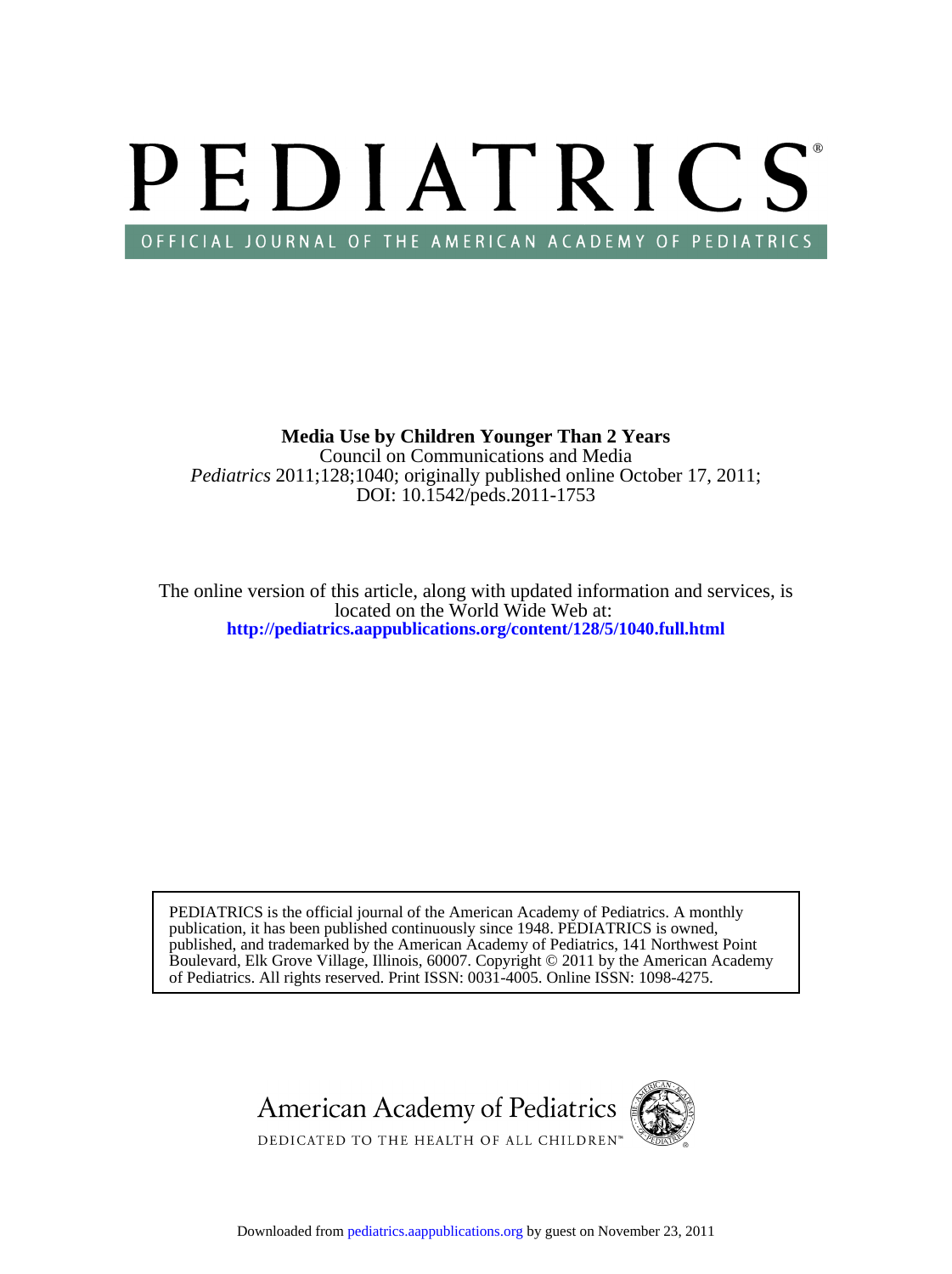## POLICY STATEMENT

DEDICATED TO THE HEALTH OF ALL CHILDREN

American Academy of Pediatrics

## Media Use by Children Younger Than 2 Years

## abstract

In 1999, the American Academy of Pediatrics (AAP) issued a policy statement addressing media use in children. The purpose of that statement was to educate parents about the effects that media—both the amount and the content—may have on children. In one part of that statement, the AAP recommended that "pediatricians should urge parents to avoid television viewing for children under the age of two years." The wording of the policy specifically *discouraged* media use in this age group, although it is frequently misquoted by media outlets as *no* media exposure in this age group. The AAP believed that there were significantly more potential negative effects of media than positive ones for this age group and, thus, advised families to thoughtfully consider media use for infants. This policy statement reaffirms the 1999 statement with respect to media use in infants and children younger than 2 years and provides updated research findings to support it. This statement addresses (1) the lack of evidence supporting educational or developmental benefits for media use by children younger than 2 years, (2) the potential adverse health and developmental effects of media use by children younger than 2 years, and (3) adverse effects of parental media use (background media) on children younger than 2 years. *Pediatrics* 2011;128:1040–1045

#### **INTRODUCTION**

From built-in DVD players in minivans to smart cell phone technology, today's children have more access to electronic media than those of any previous generation. As predicted in the 1999 American Academy of Pediatrics (AAP) policy statement,<sup>1</sup> industry has also targeted those in the 0- to 2-year age group (and their parents) as key consumers of electronic media. Educational DVDs/videos, television programs, and even entire cable networks are geared toward this age group.

Currently, 90% of parents report that their children younger than 2 years watch some form of electronic media[.2](#page-5-1) By 3 years, almost onethird of children have a television in their bedroom[.3](#page-5-2) Parents report that they view television as a peacekeeper and a safe activity for their children while they are preparing dinner, getting ready for work, or doing household chores[.3](#page-5-2) Many parents report feeling better knowing that the programming their children watch has been described as educational. Parents who believe that educational television is "very important for healthy development" are twice as likely to have the television on all or most of the time[.4](#page-5-3)

Some children are watching television programs or recorded programs (DVDs/videos) intended for their viewing, termed "foreground

### COUNCIL ON COMMUNICATIONS AND MEDIA

#### **KEY WORDS**

FRFF

media, development, infants, young children, television, screen time

#### **ABBREVIATION**

AAP—American Academy of Pediatrics

This document is copyrighted and is property of the American Academy of Pediatrics and its Board of Directors. All authors have filed conflict of interest statements with the American Academy of Pediatrics. Any conflicts have been resolved through a process approved by the Board of Directors. The American Academy of Pediatrics has neither solicited nor accepted any commercial involvement in the development of the content of this publication.

www.pediatrics.org/cgi/doi/10.1542/peds.2011-1753

doi:10.1542/peds.2011-1753

All policy statements from the American Academy of Pediatrics automatically expire 5 years after publication unless reaffirmed, revised, or retired at or before that time.

PEDIATRICS (ISSN Numbers: Print, 0031-4005; Online, 1098-4275).

Copyright © 2011 by the American Academy of Pediatrics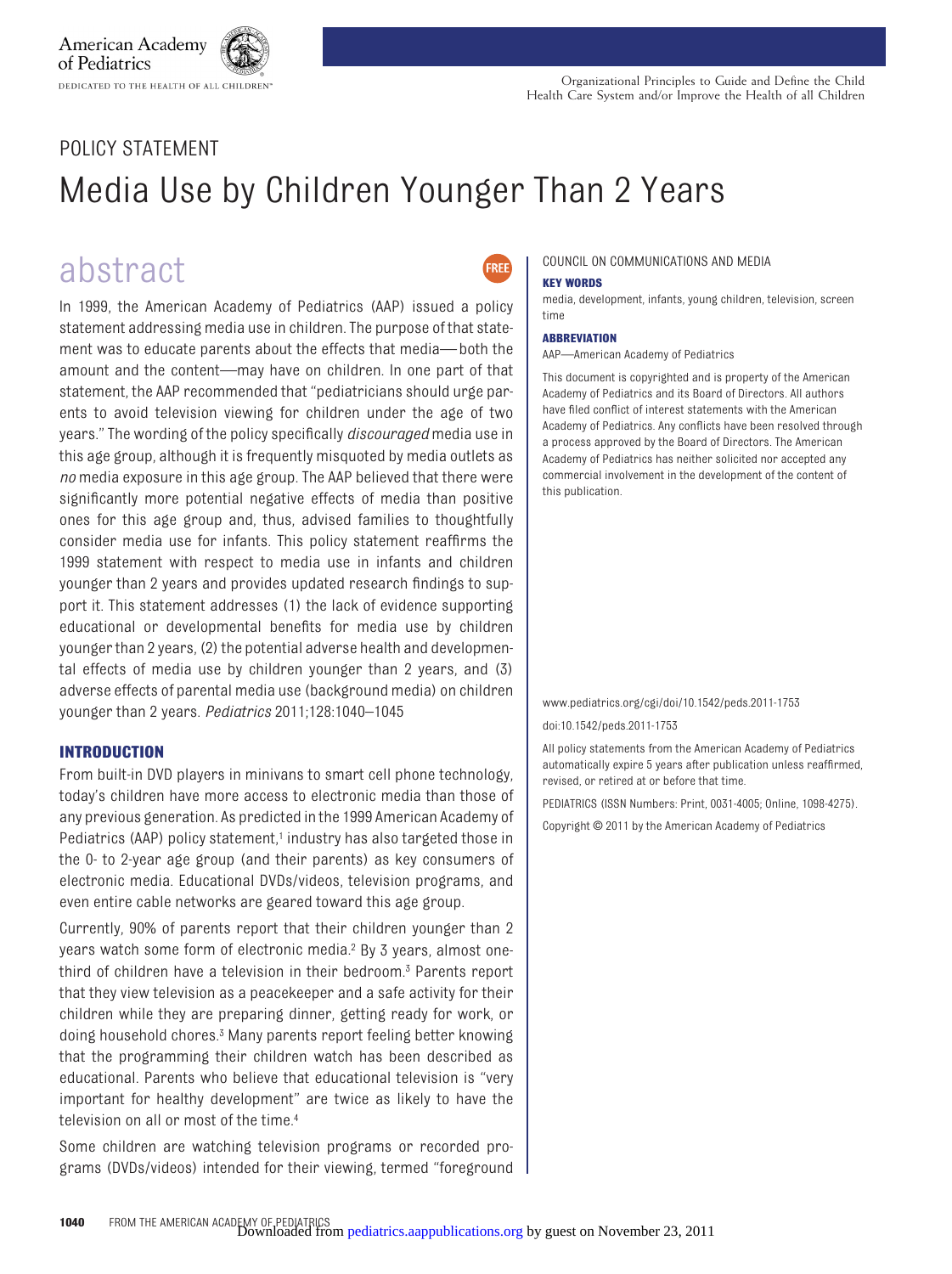media." Others are exposed to programs intended for adults, termed "background media," because the television is on while they are present in the room. Some children are exposed to 4 hours or more of televised programs per day. Other children may be watching a 30-minute DVD while a parent is just taking a shower or preparing dinner. Some children are watching shows with parents or siblings, and some are watching alone. On average, children younger than 2 years watch televised programs 1 to 2 hours/day[.2](#page-5-1) Fourteen percent of children aged 6 to 23 months watch 2 or more hours/day of media.<sup>3</sup>

Some media industry executives claim that educational media programs are meant to be watched by both the parent and the child to facilitate social interactions and the learning process.<sup>5</sup> However, it is not clear whether this happens in the real world. In fact, it seems that audible television is associated with decreased parent-child interactions[.6](#page-5-5) Although a leading survey of family media use has reported that 40% of parents watch with their child all the time and 28% watch with their child most of the time, parents also report that they avoid co-viewing because their child's media time provides an opportunity for them to do other things.<sup>3</sup>

Although there is equal access to media among children of different socioeconomic groups, the amount of media consumption is unequal. Children who live in homes with lower socioeconomic status and children with single mothers or mothers with less than a high school education are spending more time in front of a screen on a daily basis.<sup>3[,7](#page-5-6)</sup> Another study found no association between family income and early childhood media use but did find a relationship between lower parental education and higher levels of media use in early childhood[.8](#page-5-7)

This revised policy statement addresses the past 10 years of research on the effect of media on young children, clarifies the rationale for the position of the AAP on media use by children younger than 2 years, and provides updated recommendations for families, clinicians, and researchers. For the purposes of this policy statement, the term "media" refers to television programs, prerecorded videos, Web-based programming, and DVDs viewed on either traditional or new screen technologies.

#### **LOST IN TRANSLATION: CAN CHILDREN LEARN FROM MEDIA?**

Research has found that certain highquality programs have educational benefits for children older than 2 years. Children who watch these programs have improved social skills, language skills, and even school readiness[.9](#page-5-8) However, the educational merit of media for children younger than 2 years remains unproven despite the fact that three-quarters of the topselling infant videos make explicit or implicit educational claims.<sup>5</sup> To be beneficial, children need to understand the content of programs and pay attention to it. Children older than 2 years and those younger than 2 years are at different levels of cognitive development and process information differently[.10](#page-5-9) In fact, 2 studies have found that watching a program such as "Sesame Street" has a negative effect on language for children younger than 2 years[,11](#page-5-10)[,12](#page-5-11) and 2 studies have found no evidence of benefit[.13](#page-5-12)[,14](#page-5-13) There is a paucity of research on this topic, but the existing literature suggests that media use does not promote language skills in this age group.

Young children have difficulty discriminating between events on a video and the same information presented by a live person, which is referred to as "video deficit.["15](#page-5-14)[–17](#page-5-15) Children 12 to 18

months of age are more likely to learn from a live presentation than from a televised one and are also more likely to remember the information from a live presentation afterward[.18](#page-5-16) These studies have only been performed on noncommercial videos. Some studies have found that children 1 to 2 years of age can remember an event on video if the screen demonstration repeats several times.<sup>19</sup> Two studies have shown that infants as young as 12 months learn emotional responses after media viewing[.20,](#page-5-18)[21](#page-5-19) One longitudinal study performed has thus far found that children younger than 2 years who watch television have no statistical improvement in their cognitive development compared with their nonviewing peers by 3 years of age. $22$ 

Children aged 12 months and younger do not follow sequential screen shots or a program's dialogue[.23,](#page-5-21)[24](#page-5-22) Other research has found that children younger than 18 months do not pay much attention to televised programs[.25](#page-5-23) However, there are significant individual differences in attention to and interest in television in this age group that depend on content, setting, and whether a parent is watching with the child[.26](#page-5-24) A developmental shift in attention to televised programs occurs between 1.5 and 2.5 years of age. $24,25$  $24,25$ 

Children progress through developmental milestones on a continuum. Where each individual child is on that continuum determines what that child is capable of learning from a televised program. Some 18- to 24-month-olds might be capable of learning from media, but others might not. Other variables that influence a child's ability to learn are the content of the program, the amount of television watched, and whether a parent is watching with the child[.13,](#page-5-12)[27](#page-5-25)

Despite the explicit or implicit marketing claims of educational programs for infants, whether they are actually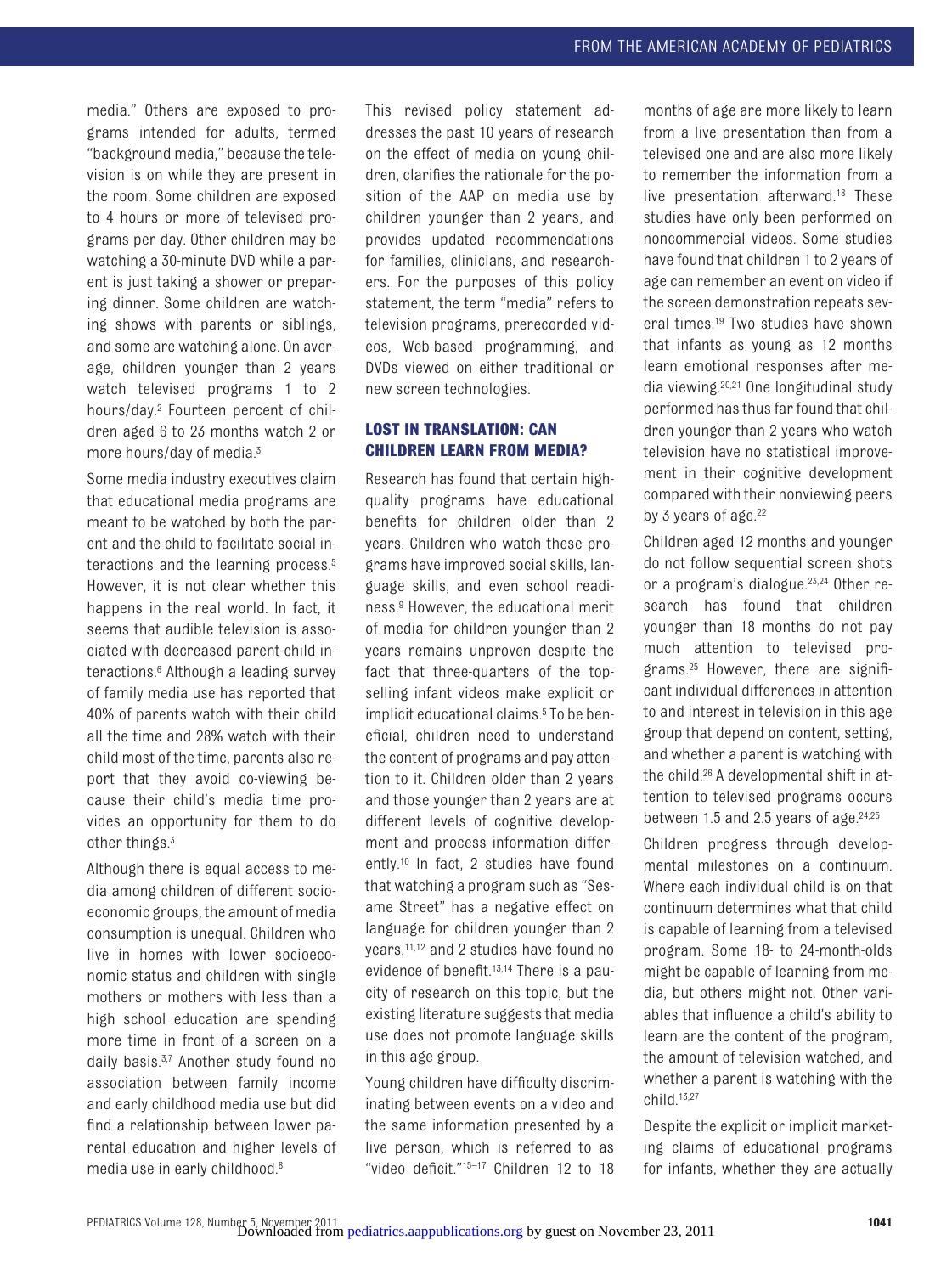learning something from these programs is questionable. More research is needed to determine if early television exposure has any long-term effects on learning.

#### **SECONDHAND TELEVISION: FOREGROUND VERSUS BACKGROUND MEDIA**

Many families have reported that they have a television on at least 6 hours/ day or that a television is "always on" as background noise[.28](#page-6-0) Thirty-nine percent of families with infants and young children have a television on constantly.<sup>29</sup> When a parent has an adult television program on, children are often in the room; 61% are there at least some of the time, including 29% who are there all or most of the time.<sup>3</sup>

Young children may not be paying close attention to a televised program that they cannot understand, but their parents are watching. It might be background media to the child, but it is foreground media to the parent. It distracts the parent and decreases parent-child interaction[.30,](#page-6-2)[31](#page-6-3) Infant vocabulary growth is directly related to the amount of "talk time" or the amount of time parents spend speaking to them[.32](#page-6-4) Heavy television use in a household can interfere with a child's language development simply because parents likely spend less time talking to the child.<sup>33</sup>

Even if the program is not intended for the child to watch, research has found that children play and interact less with adults when a television is on, perhaps because the adult's attention is focused on the television program. A study that examined 12-, 24-, and 36 month-olds found that background television not only reduced the length of time that a child played but also that it reduced the child's focused attention during play[.34](#page-6-6) Children stop to look at a televised program, halt their ongoing play, and move on to a different activity

after the interruption.<sup>34</sup> Although most research has been performed on adolescents, study results suggest that background media might interfere with cognitive processing, memory, and reading comprehension[.4](#page-5-3)[,34](#page-6-6)[–36](#page-6-7) Only 1 research study, conducted in 1996, resulted in evidence to the contrary. In that study, 10-month-old infants tuned out surrounding noise and concentrated more during play[.37](#page-6-8)

Background television has the direct effect of distracting a child and the indirect effect of taking a parent's attention away from the child. In addition, parents' media diet influences the media habits of their children[.3](#page-5-2)

#### **A GOOD USE OF TIME?**

Children younger than 5 years who watch television spend less time in creative play and less time interacting with parents or siblings. $38$  For every hour of television that a child younger than 2 years watches alone, he or she spends an additional 52 minutes less time per day interacting with a parent or sibling. For every hour of television, there is 9% less time on weekdays and 11% less time on weekends spent in creative play for a child younger than 2 years.

Does television displace more developmentally valuable playtime? No research exists at this point to know whether a child would find better things to do with his or her time if all screens were turned off, although evidence suggests that the child would hear more adult speech and talk more[.6](#page-5-5) Heavy media use is defined as the television being on always or most of the time. Heavy media use may be a sign of parenting style, so one cannot assume that parents will spend developmentally nurturing time with their child with the television off.<sup>38</sup>

Heavy media use in a household does not seem to affect the amount of time a child of any age plays outside[.4](#page-5-3) However, children who live in households with heavy media use spend between 25% (for 3- to 4-year-olds) and 38% (for 5- to 6-year-olds) less time being read to or reading[.3,](#page-5-2)[4](#page-5-3) These children have a lower likelihood of being able to read compared with their peers from households with low media use[.4](#page-5-3) What is known is that unstructured playtime is critical to learning problem-solving skills and fostering creativity[.39](#page-6-10)

#### **HEALTH CONSEQUENCES**

Media use has been associated with obesity, sleep issues, aggressive behaviors, and attention issues in preschool- and school-aged children[.1,](#page-5-0)[40](#page-6-11) Studies are lacking on the health effects in children younger than 2 years. One area of concern, however, is media's effect on sleep. Television is part of the bedtime routine for many children. In 1 survey, 19% of parents of children younger than 1 year reported that their children have a television in their bedrooms. Twenty-nine percent of children 2 to 3 years of age have a television in their bedroom, and 30% of parents have reported that watching a television program enabled their children to fall asleep[.3](#page-5-2) Although parents perceive a televised program to be a calming sleep aid, some programs actually increase bedtime resistance, delay the onset of sleep, cause anxiety about falling asleep, and shorten sleep duration[.41](#page-6-12) Specifically, in children younger than 3 years, television viewing is associated with irregular sleep schedules[.42](#page-6-13) Poor sleep habits have adverse effects on mood, behavior, and learning. Although the effects of media on infants' cognitive and emotional development are still being explored, there are ample reasons to be concerned.

#### **DEVELOPMENTAL CONSEQUENCES**

Since 1999, 3 studies have evaluated the effects of heavy television use on language development in children 8 to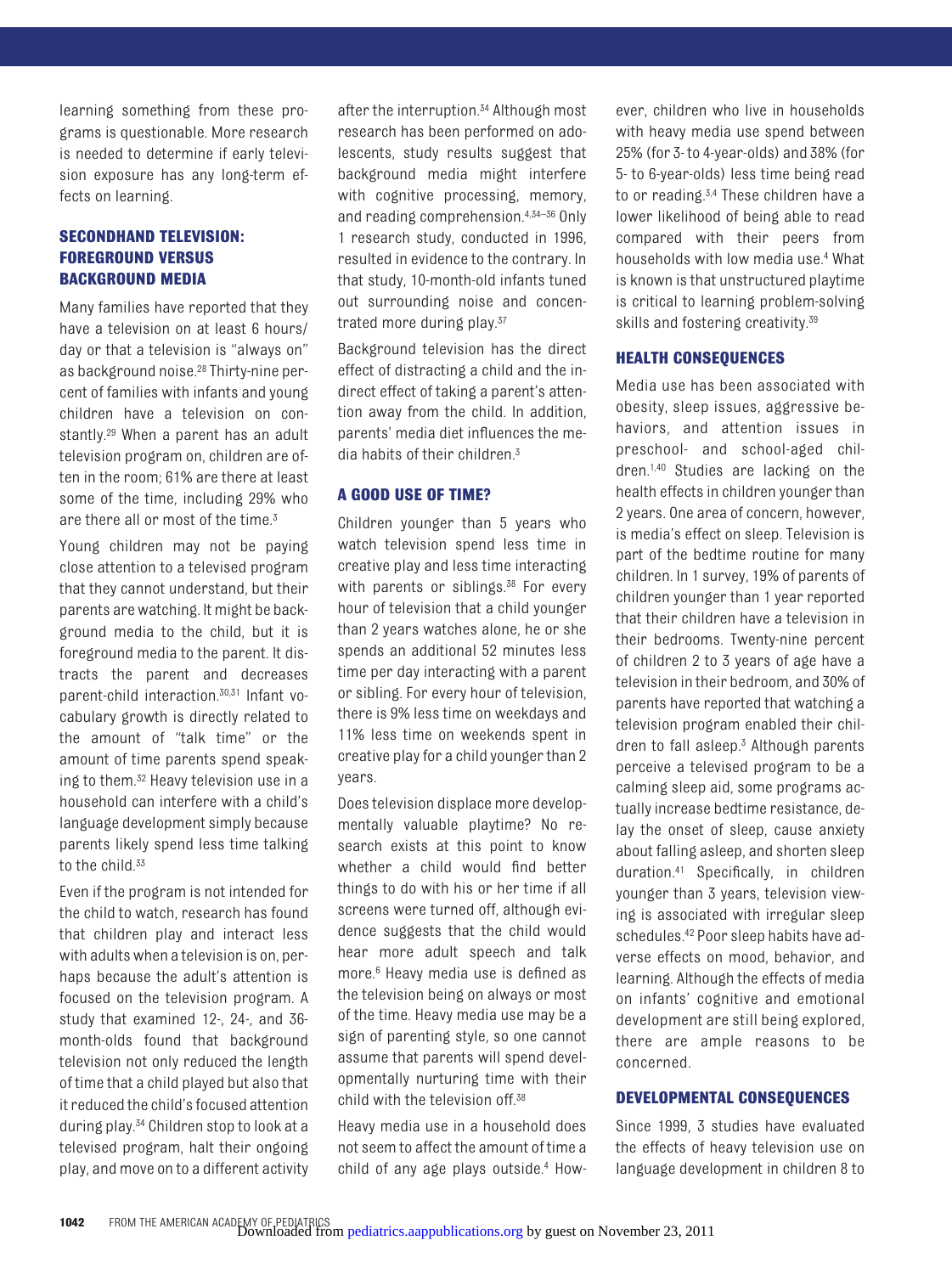16 months of age. In the short-term, children younger than 2 years who watch more television or videos have expressive language delays[,12,](#page-5-11)[43,](#page-6-14)[44](#page-6-15) and children younger than 1 year with heavy television viewing who are watching alone have a significantly higher chance of having a language delay[.44](#page-6-15) Although the long-term effects on language skills remain unknown, the evidence of short-term effects is concerning.

Two studies have examined infant media use and subsequent attention problems in school-aged children[.45](#page-6-16)[,46](#page-6-17) One of these studies found that the effects of television watching on infants' attention span varied with the content of the programming.

Research findings to date might suggest a correlation between television viewing and developmental problems, but they cannot show causality. Are infants with poor language skills placed in front of the television more? Are infants with shorter attention spans more attracted to screens? Does media exposure contribute to a delay in social or communication skills and diminished attentional capacity? Because these questions remain unanswered, more research is needed.

#### **CONCLUSIONS AND RECOMMENDATIONS**

This updated policy statement provides further evidence that media both foreground and background have potentially negative effects and no known positive effects for children younger than 2 years. Thus, the AAP reaffirms its recommendation to discourage media use in this age group. This statement also discourages the use of background television intended for adults when a young child is in the room. Although infant/toddler programming might be entertaining, it should not be marketed as or presumed by parents to be educational.

No longitudinal study has determined the long-term effects of media use on infants and children younger than 2 years. The AAP supports research to understand the consequences of early electronic media exposure.

#### **Recommendations for Pediatricians**

- 1. The AAP discourages media use by children younger than 2 years. Pediatricians should discuss these recommendations with parents.
- 2. The concept of setting "media limits" before 2 years of age should be discussed at health maintenance/ well-child visits, because many parents are not aware of the AAP recommendations. It is important to set limits and create balance at an early age. Only 15% of parents report that their pediatrician discusses media use with them[.3](#page-5-2) Families should be encouraged to provide supervised independent play for infants and young children during times at which a parent cannot sit down and engage in play with the child. Simply having a young child play with nesting cups on the kitchen floor while a parent prepares dinner is useful playtime.
- 3. Pediatricians should explain to parents the importance of unstructured, unplugged play in allowing a child's mind to grow, problem-solve, think innovatively, and develop reasoning skills. Unstructured play occurs both independently and cooperatively with a parent or caregiver. The importance of parents sitting down to play with their children cannot be overstated.
- 4. Families should be strongly encouraged to sit down and read to their child to foster their child's cognitive and language development.

#### **Recommendations for Parents**

- 1. The AAP discourages media use by children younger than 2 years.
- 2. The AAP realizes that media exposure is a reality for many families in today's society. If parents choose to engage their young children with electronic media, they should have concrete strategies to manage it. Ideally, parents should review the content of what their child is watching and watch the program with their child.
- 3. Parents are discouraged from placing a television set in their child's bedroom.
- 4. Parents need to realize that their own media use can have a negative effect on their children. Television that is intended for adults and is on with a young child in the room is distracting for both the parent and the child.
- 5. Unstructured playtime is more valuable for the developing brain than any electronic media exposure. If a parent is not able to actively play with a child, that child should have solo playtime with an adult nearby. Even for infants as young as 4 months of age, solo play allows a child to think creatively, problem-solve, and accomplish tasks with minimal parent interaction. The parent can also learn something in the process of giving the child an opportunity to entertain himself or herself while remaining nearby.

#### **Recommendations for Industry**

- 1. Independent research should be performed to assess the educational claims made in advertising for infant media products.
- 2. The Federal Trade Commission should improve its standards for scientifically valid educational claims in product advertising.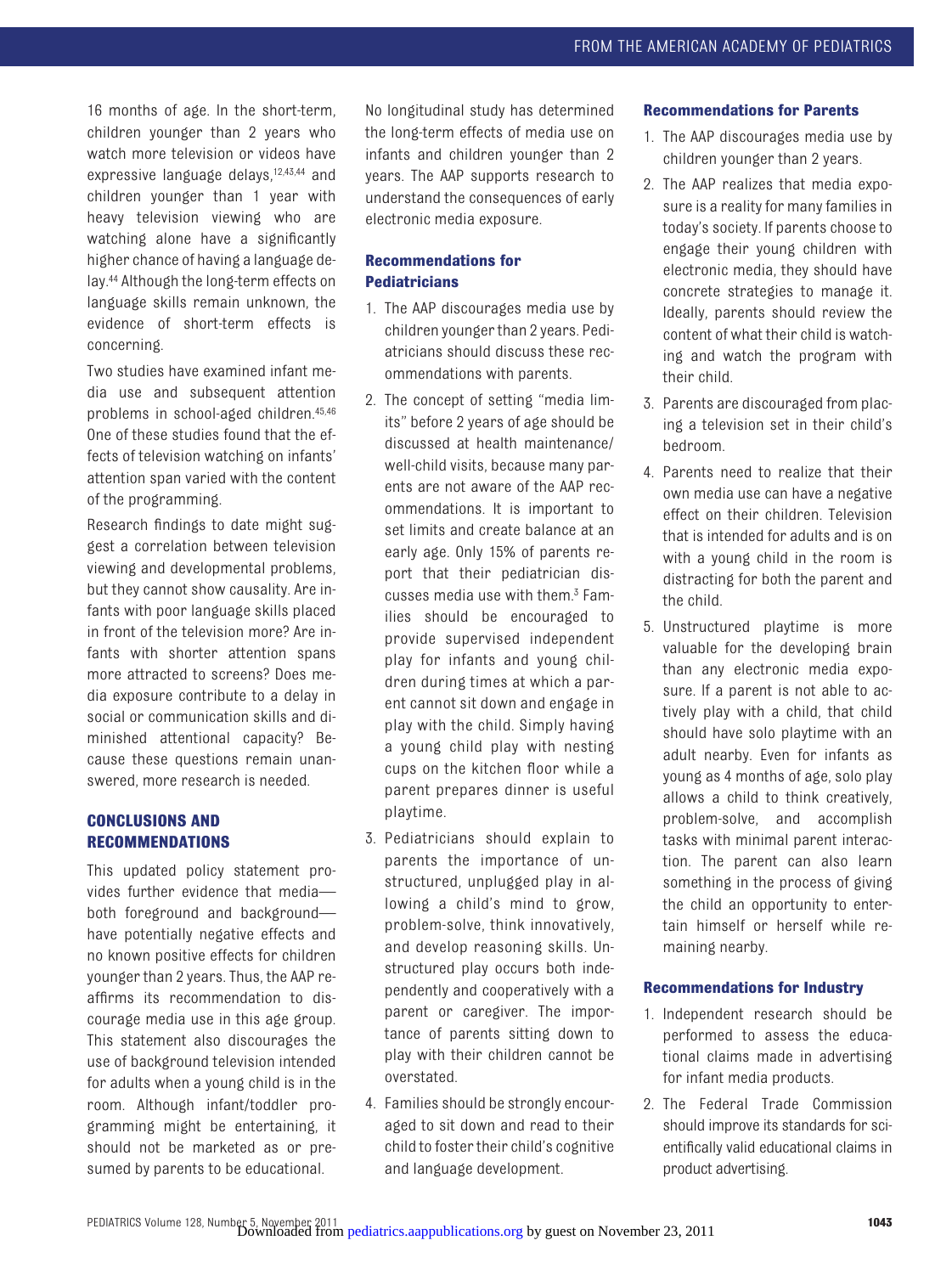#### **Recommendations for Research**

- 1. Researchers should conduct prospective, longitudinal studies to determine the long-term effects of early media exposure on children's future physical, mental, and social health.
- 2. The AAP supports the National Children's Study by the Eunice Kennedy Shriver National Institute of Child Health and Human Development to examine the effects of environmental influences on children.
- 3. The mission of the AAP is to attain optimal physical, mental, and social health and well-being for all infants, children, adolescents, and young

#### **REFERENCES**

- <span id="page-5-0"></span>1. American Academy of Pediatrics, Committee on Public Education. Media education. *Pediatrics*. 1999;104(2 pt 1):341–343
- <span id="page-5-1"></span>2. Zimmerman FJ, Christakis DA, Meltzoff AN. Television and DVD/video viewing in children younger than 2 years. *Arch Pediatr Adolesc Med*. 2007;161(5):473– 479
- <span id="page-5-2"></span>3. Rideout VJ, Hamel E. *The Media Family: Electronic Media in the Lives of Infants, Toddlers, Preschoolers, and Their Parents*. Menlo Park, CA: Kaiser Family Foundation; 2006
- <span id="page-5-3"></span>4. Vandewater EA, Bickham DS, Lee JH, Cummings HM, Wartella EA, Rideout VJ. When the television is always on: heavy television exposure and young children's development. *Am Behav Sci*. 2005;48(5):562–577
- <span id="page-5-4"></span>5. Garrison MM, Christakis DA. *A Teacher in the Living Room? Educational Media for Babies, Toddlers, and Preschoolers*. Menlo Park, CA: Kaiser Family Foundation; 2005
- <span id="page-5-5"></span>6. Christakis DA, Gilkerson J, Richards JA, et al. Audible TV is associated with decreased adult words, infant vocalization, and conversational turns: a population based study. *Arch Pediatr Adolesc Med*. 2009; 163(6):554 –558
- <span id="page-5-6"></span>7. Certain LK, Kahn RS. Prevalence, correlates, and trajectory of television viewing among infants and toddlers. *Pediatrics*. 2002;  $109(1)$  $.634 - 642$
- <span id="page-5-7"></span>8. Anand S, Krosnick JA. Demographic predictors of media use among infants, toddlers, and preschoolers. *Am Behav Sci*. 2005; 48(5):539 –561
- <span id="page-5-8"></span>9. Anderson DR, Huston AC, Schmitt KL, Linebarger DL, Wright JC. Early childhood televi-

adults. To this end, the AAP supports continued research to examine the influence of media in children's lives and will offer evidence-based guidance to its members and the public.

#### **LEAD AUTHOR**

Ari Brown, MD

#### **COUNCIL ON COMMUNICATIONS AND MEDIA EXECUTIVE COMMITTEE, 2010 –2011**

Deborah Ann Mulligan, MD, Chairperson Tanya Remer Altmann, MD Ari Brown, MD Dimitri A. Christakis, MD, MPH Kathleen Clarke-Pearson, MD Holly Lee Falik, MD David L. Hill, MD Marjorie J. Hogan, MD

sion viewing and adolescent behavior. *Monogr Soc Res Child Dev*. 2001;66(1):I–VIII, 1–147

- <span id="page-5-9"></span>10. Piaget J. *Origins of Intelligence in Children*. New York, NY: International Universities Press; 1952
- <span id="page-5-10"></span>11. Nelson K. Structure and strategy in learning to talk. *Monogr Soc Res Child Dev*. 1973; 38(1–2):1–135
- <span id="page-5-11"></span>12. Linebarger DL, Walker D. Infants' and toddlers' television viewing and language outcomes. *Am Behav Sci*. 2005;48(5):624 – 645
- <span id="page-5-12"></span>13. Christakis DA. The effects of infant media usage: what do we know and what should we learn? *Acta Paediatr*. 2009;98(1):8 –16
- <span id="page-5-13"></span>14. Robb MB, Richert RA, Wartella E. Just a talking book? Word learning from watching baby videos. *Br J Dev Psychol*. 2009;27(pt 11):27–45
- <span id="page-5-14"></span>15. Krcmar M, Grela B, Lin K. Can toddlers learn vocabulary from television? An experimental approach.*Media Psychol*. 2007;10:41– 63
- 16. Muentener P, Price K. Transferring the representation: infants can imitate from television. Presented at: annual meeting of the Eastern Psychological Association; April 15–17, 2004; Washington, DC
- <span id="page-5-15"></span>17. Anderson DR, Pempek TA. Television and very young children. *Am Behav Sci*. 2005; 48(5):505–522
- <span id="page-5-16"></span>18. Barr R, Hayne H. Developmental changes in imitation from television during infancy. *Child Dev*. 1999;70(5):1067–1081
- <span id="page-5-17"></span>19. Barr R, Muentener P, Garcia A, Fujimoto M, Chavez V. The effect of repetition on imitation from television during infancy. *Dev Psychobiol*. 2007;49(2):196 –207

Alanna Estin Levine, MD Kathleen G. Nelson, MD Gwenn Schurgin O'Keeffe, MD

#### **PAST EXECUTIVE COMMITTEE MEMBERS**

Benard P. Dreyer, MD Gilbert L. Fuld, MD, Immediate Past Chairperson Regina M. Milteer, MD Donald L. Shifrin, MD Victor C. Strasburger, MD

#### **LIAISONS**

Michael Brody, MD *– American Academy of Child and Adolescent Psychiatry* Brian Wilcox, PhD *– American Psychological Association*

#### **STAFF**

Gina Ley Steiner Veronica Laude Noland

- <span id="page-5-18"></span>20. Mumme DL, Fernald A. The infant as onlooker: learning from emotional reactions observed in a television scenario. *Child Dev*. 2003;74(1):221–237
- <span id="page-5-19"></span>21. Diener M, Pierroutsakos S, Troseth GL, Roberts A. Video versus reality: infants' attention and affective responses to video and live presentations. *Media Psychol*. 2008;  $11(3)$ :418 – 441
- <span id="page-5-20"></span>22. Schmidt ME, Rich M, Rifas-Shiman SL, Oken E, Taveras EM. Television viewing in infancy and child cognition at three years of age in a US cohort. *Pediatrics*. 2009; 123(3). Available at: [www.pediatrics.org/](www.pediatrics.org/cgi/content/full/123/3/e370) [cgi/content/full/123/3/e370](www.pediatrics.org/cgi/content/full/123/3/e370)
- <span id="page-5-21"></span>23. Pempek TA, Kirkorian HL, Lund AF, Stevens M, Richards JE, Anderson DR. Infant responsesto sequential and linguistic distortions of Teletubbies. Poster presented at: Biennial Meeting of the Society for Research in Child Development: March 27-April 1, 2007; Boston, MA
- <span id="page-5-22"></span>24. Richards JE, Cronise K. Extended visual fixation in the early preschool years: look duration, heart rate changes, and attentional inertia. *Child Dev*. 2000;71(3):602– 620
- <span id="page-5-23"></span>25. Valkenburg PM, Vroone M. Developmental changes in infants' and toddlers' attention to television entertainment. *Communic Res*. 2004;31(3):288 –311
- <span id="page-5-24"></span>26. Barr R, Zack E, Garcia A, Muentener P. Infants' attention and responsiveness to television increases with prior exposure and parental interaction. *Infancy*. 2008;13(1):30 –56
- <span id="page-5-25"></span>27. Close R. *Television and Language Development in the Early Years: A Review of the Literature*. London, United Kingdom: National Literacy Trust; 2004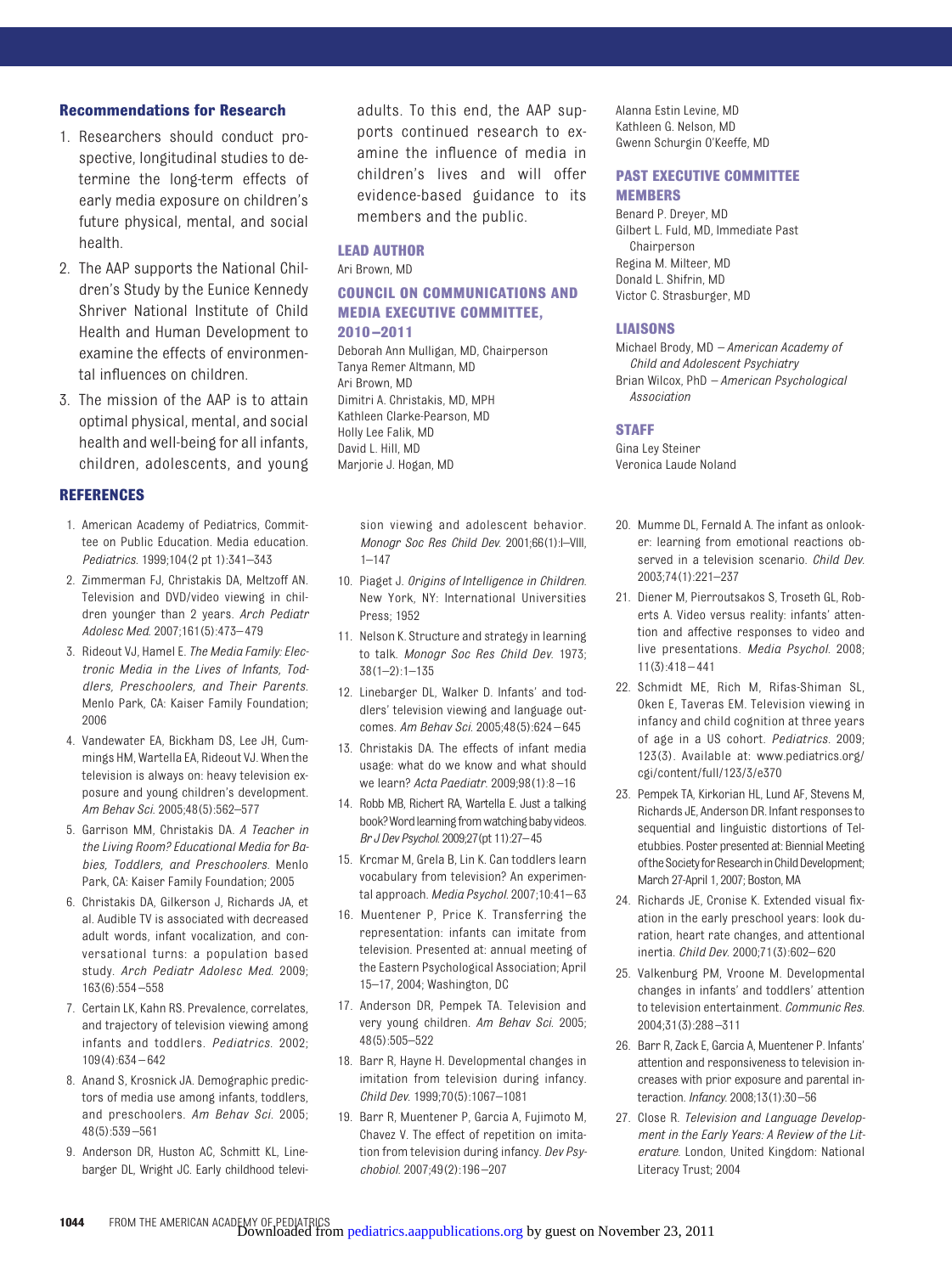- <span id="page-6-0"></span>28. Roberts DF, Foehr UG. *Kids and Media in America*. Cambridge, United Kingdom: Cambridge University Press; 2004
- <span id="page-6-1"></span>29. Vandewater EA, Park SE, Huang X, Wartella EA. No: you can't watch that—parental rules and young children's media use. *Am Behav Sci*. 2005;48(5):608 – 623
- <span id="page-6-2"></span>30. Anderson DR, Evans MK. Peril and potential of media for infants and toddlers. *Zero to Three*. 2001;22(2):10 –16
- <span id="page-6-3"></span>31. Kirkorian HL, Pempek TA, Murphy LA, Schmidt ME, Anderson DR. The impact of background television on parent-child interaction. *Child Dev*. 2009;80(5):1350 –1359
- <span id="page-6-4"></span>32. Hart B, Risley TR. *Meaningful Differences in the Everyday Experiences of Young American Children*. Baltimore, MD: Paul H. Brookes; 1995
- <span id="page-6-5"></span>33. Masako T, Okuma K, Kyoshima K. Television viewing and reduced parental utterance, and delayed speech development in infants and young children. *Arch Pediatr Adolesc Med*. 2007;161(6):618 – 619
- <span id="page-6-6"></span>34. Schmidt ME, Pempek TA, Kirkorian HL, Lund AF, Anderson DR. The effects of background television on the toy play behavior of very young children. *Child Dev*. 2008;79(4): 1137–1151
- 35. Gottfried AW. *Home Environment and Early Cognitive Development: Longitudinal Research*. Orlando, FL: Academic Press; 1984
- <span id="page-6-7"></span>36. Armstrong GB, Greenberg BS. Background television as an inhibitor of cognitive processing. *Hum Communic Res*. 1990;16(3): 355–386
- <span id="page-6-8"></span>37. Ruff HA, Capozzoli M, Salterelli LM. Focused visual attention and distractibility in 10 month old infants. *Infant Behav Dev*. 1996; 19(3):281–293
- <span id="page-6-9"></span>38. Vandewater EA, Bickham DS, Lee JH. Time well spent? Relating television use to children's free-time activities. *Pediatrics*. 2006; 117(2). Available at: [www.pediatrics.org/](www.pediatrics.org/cgi/content/full/117/2/e181) [cgi/content/full/117/2/e181](www.pediatrics.org/cgi/content/full/117/2/e181)
- <span id="page-6-10"></span>39. Ginsburg K; American Academy of Pediatrics, Committee on Communications, Committee on Psychosocial Aspects of Child and Family Health. The importance of play in promoting healthy child development and maintaining strong parent-child bonds. *Pediatrics*. 2007;119(1):182–191
- <span id="page-6-11"></span>40. Nunez-Smith M, Wolf E, Huang HM, Emanuel DJ, Gross CP. *Media and Child and Adolescent Health: A Systematic Review*. Washington, DC: Common Sense Media; 2008
- <span id="page-6-12"></span>41. Owens J, Maxim R, McGuinn M, Nobile C, Msall M, Alario A. Television habits and sleep disturbance in school children. *Pediatrics*. 1999;104(3). Available at: [www.](www.pediatrics.org/cgi/content/full/104/3/e27) [pediatrics.org/cgi/content/full/104/3/e27](www.pediatrics.org/cgi/content/full/104/3/e27)
- <span id="page-6-13"></span>42. Thompson DA, Christakis DA. The association between television viewing and irregular sleep schedules among children less than three years of age. *Pediatrics*. 2005; 116(4):851– 856
- <span id="page-6-14"></span>43. Zimmerman FJ, Christakis DA, Meltzoff AN. Associations between media viewing and language development in children under age two years. *J Pediatr*. 2007;151(4): 364 –368
- <span id="page-6-15"></span>44. Chonchaiya W, Pruksananonda C. Television viewing associates with delayed language development. *Acta Paediatr*. 2008;97(7): 977–982
- <span id="page-6-16"></span>45. Christakis DA, Zimmerman FJ, DiGuiseppe DL, McCarty CA. Early television exposure and subsequent attentional problems in children. *Pediatrics* . 2004;113(4): 708 –713
- <span id="page-6-17"></span>46. Zimmerman FJ, Christakis DA. Associations between content types of early media exposure and subsequent attentional problems. *Pediatrics*. 2007;120(5):986 –992